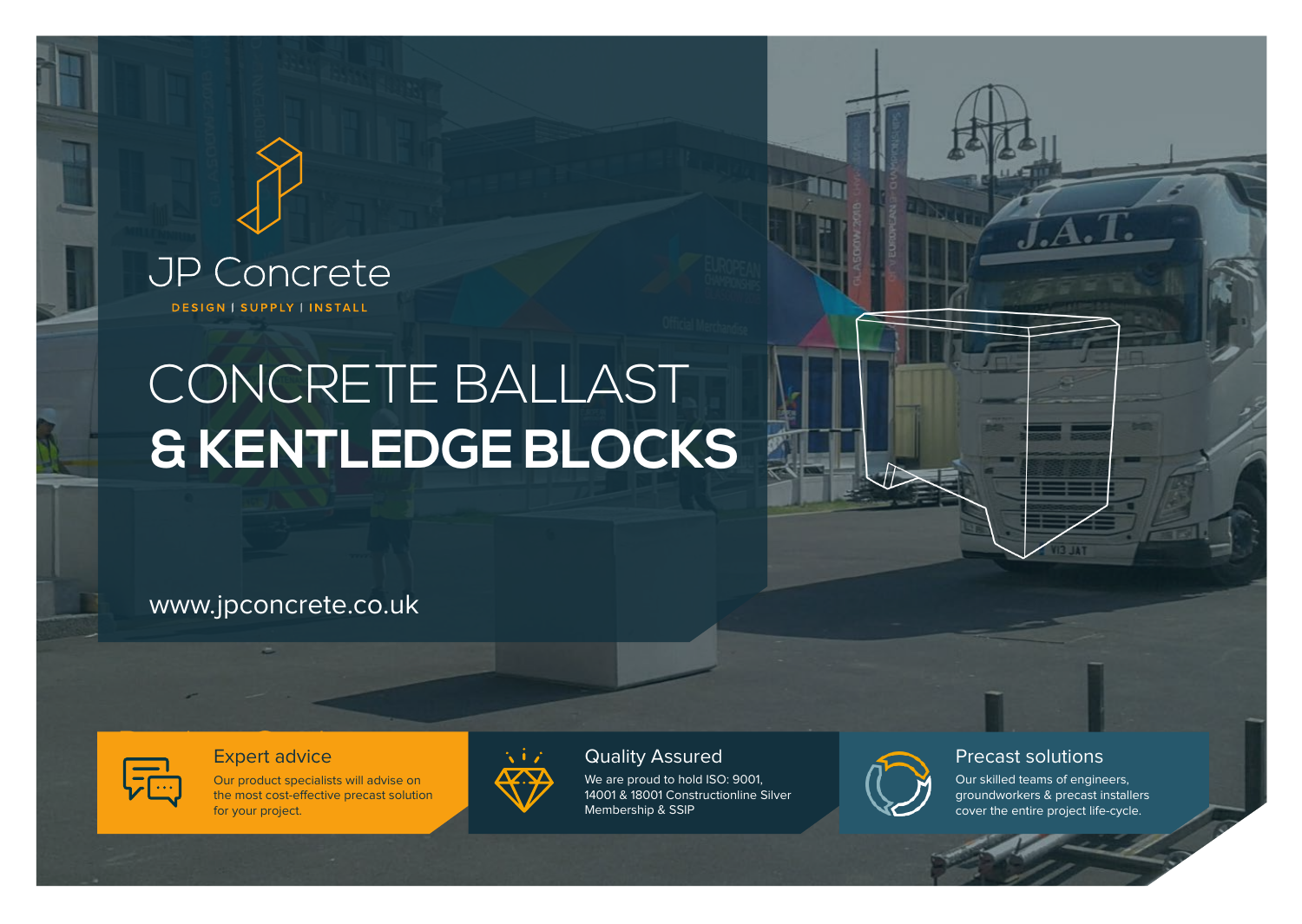# CONCRETE BALLAST **& KENTLEDGE BLOCKS**

Ballast Weights & Kentledge Blocks provide non-invasive counterweights to secure, scaffolding, hoarding and marquees or ballast for larger **structures** 



Fast & Safe to Install

 $\bm{\mathcal{C}}$ 

 $\bm{\mathcal{C}}$ 

 $\boldsymbol{C}$ 

 $\bm{C}$ 

 $\bigcirc$ 

No Groundwork Required

Range of Sizes & Weights

Available for Hire & Purchase

Installation Service Available

### Features

Fast turnaround on orders from stock, Nationwide delivery and off-load service.

Wide range of block sizes to suit all projects and option to hire, if securing a temporary structure.

Can be customised to suit your preferred lifting & fixing method including, precast holes, additional lifting points, eye-bolts and channels.

The Concrete Ballast and Kentledge Blocks are suitable for a wide range of applications including:

- Marquee Weights
- Scaffolding Ballast
- Façade Retention
- Hoarding Ballast
- Crane Kentledge

If you require any further details please contact us and one of our product experts will be happy to provide more information. Call the team today to discuss your project. 01158 220 282

www.jpconcrete.co.uk **|** info@jpconcrete.co.uk **|** +44 (0)1158 220 282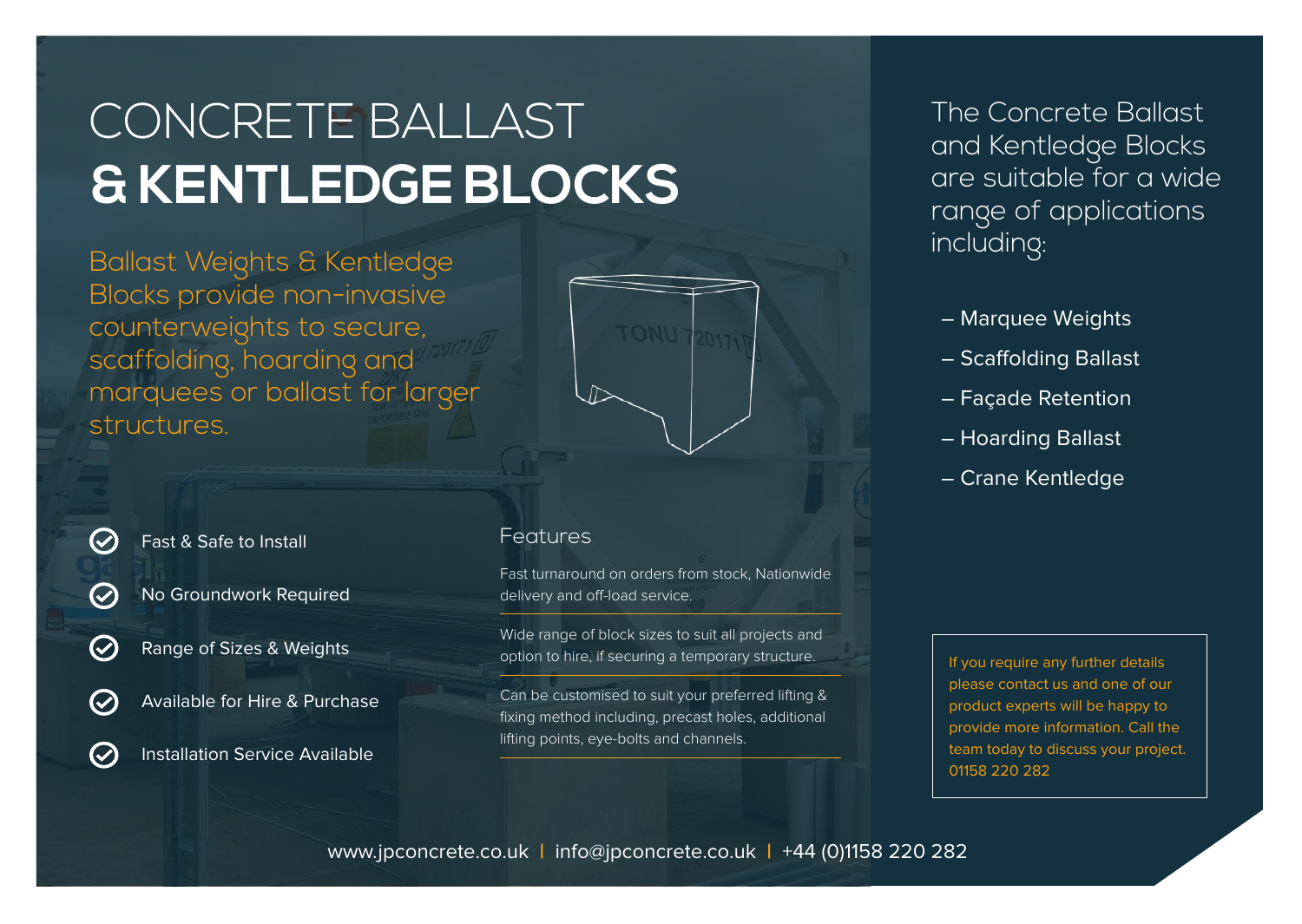## PRODUCT **SPECIFICATIONS**

Below is a table outlining the characteristics of the Ballast & Kentledge Blocks. Here you can find information such as concrete strength & lifting detail.

If you require any further details please contact us and one of our product experts will be happy to provide more information.



**Compressive strength of concrete after 28 days of curing.**



**& do not interlock.**

C40 Connection (UL) Edge Detail (T) Concrete Finish A

**Chamfered edges create softer sight lines & reduce damage during installation.**

**Smooth mould finish Type A to precast element, defined in British Standards.**

www.jpconcrete.co.uk **|** info@jpconcrete.co.uk **|** +44 (0)1158 220 282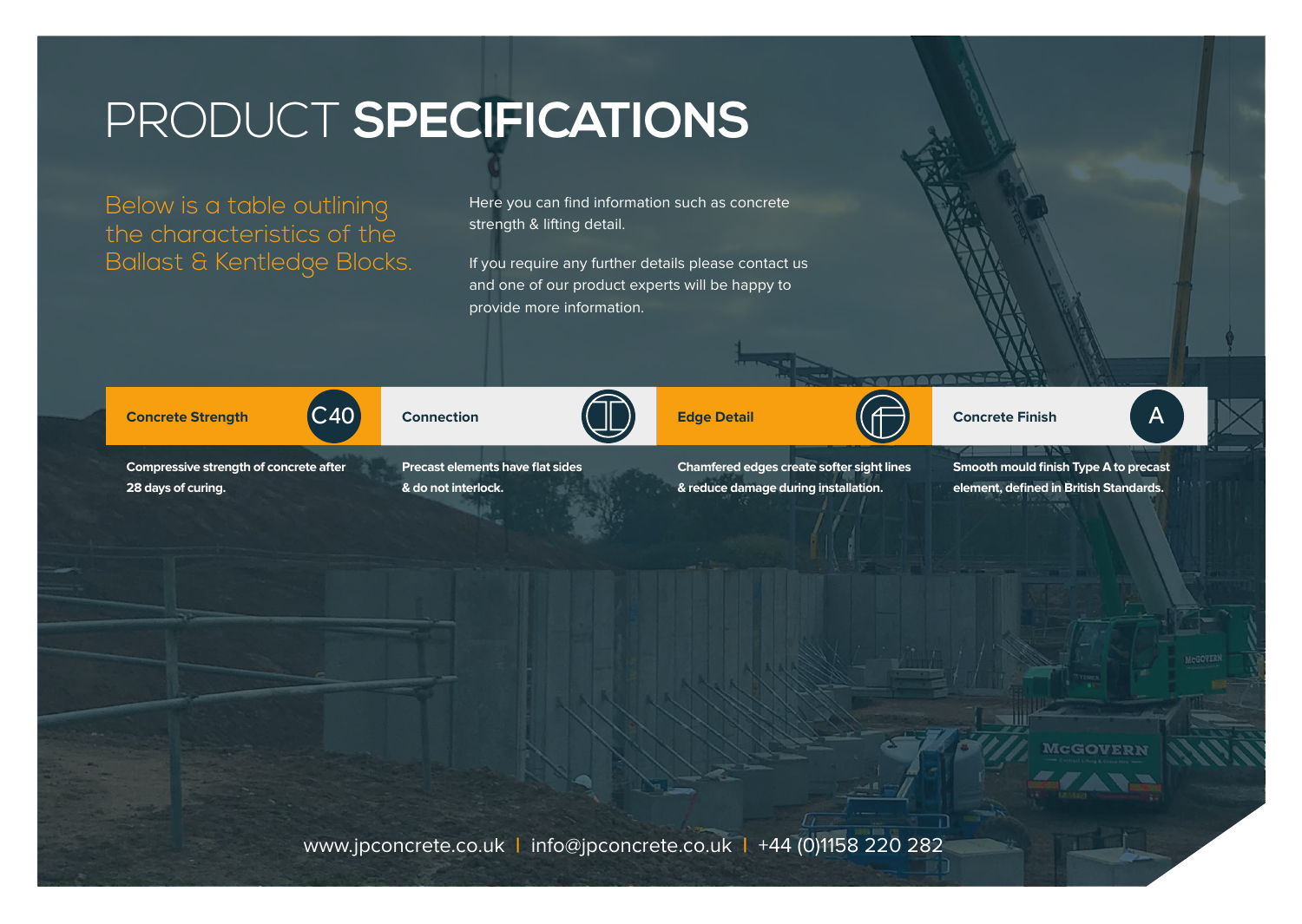## PRODUCT **RANGE**

We have a wide range of sizes to suit all projects and the blocks are also available for hire if securing a temporary structure.

The 850kg & 1000kg ballast blocks come with precast holes through the units, enabling multiple blocks to be linked together using scaffolding poles to create heavier ballast. This can be beneficial if site access is restricted and larger individual ballast blocks cannot be used. We can also manufacture bespoke kentledge blocks.